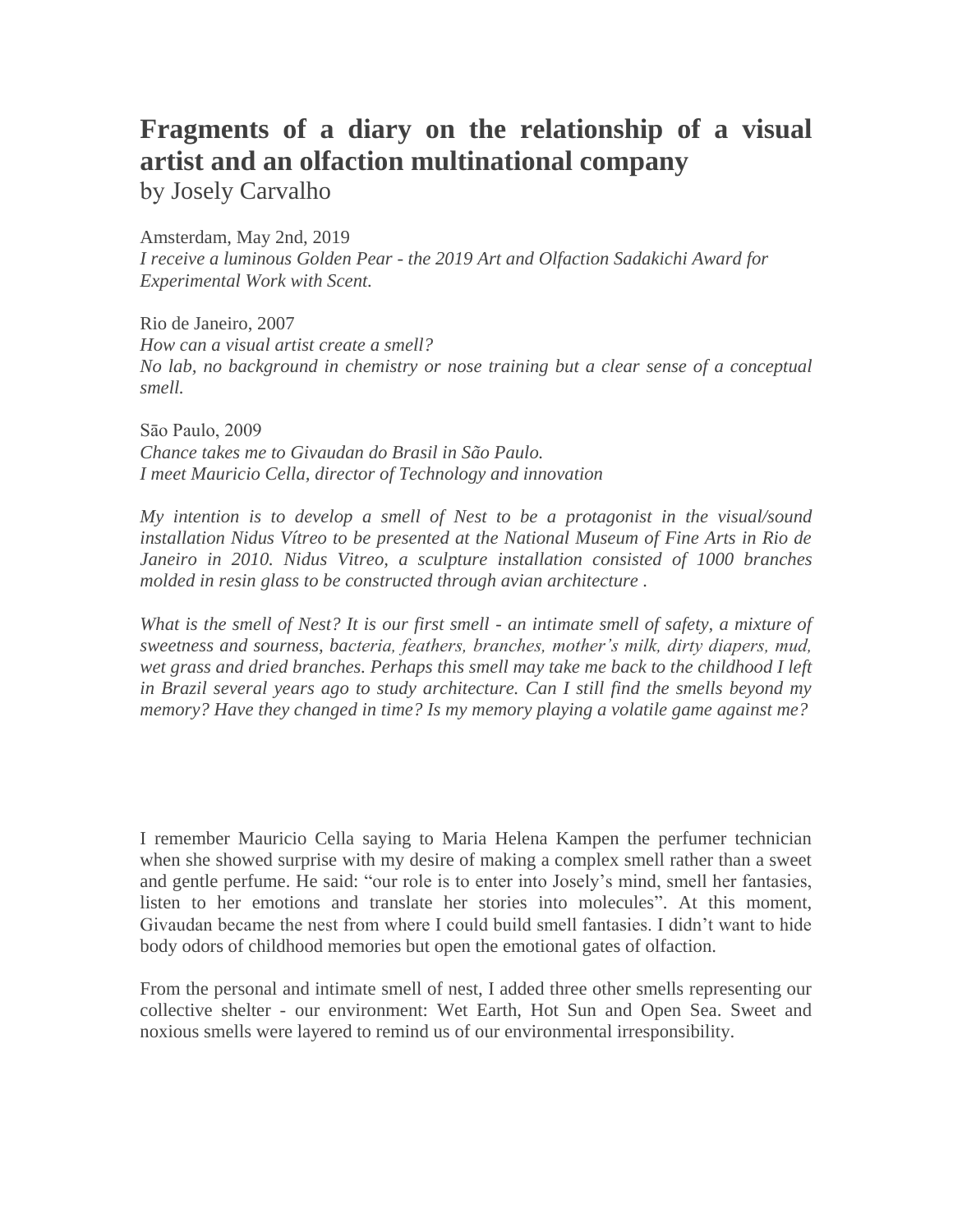New York, 2011

*One after another the wineglasses broke, and I collected the pieces without questioning why. Very early one morning, I arranged some of the broken goblets on the old black marble fireplace . . . right underneath a self-portrait, Upside Down. At that moment, I caught an odor of breast sour milk from one of the glasses. It was the beginning of Estilhaços/Shards.*

*I'm learning to trust my nose, my fantasies, my desires. I'm losing my shyness face their knowledge and forgetting the insecurities of plunging into a unknown territory. Givaudan personnel slowly help me to trust my nose. I mixed scents in my studio and brought them to our nose sessions. As an untrained nose, I mixed unusual molecules. In one of our sessions, the smell of Pleasure provoked an open and loud, almost uncontrollable pleasurable laugh to one of the noses.*

My 30 years old collection of broken wine glasses, shelters for smell memories, became the essence of a new project entitled Shards.

We don't have in our culture a vocabulary for olfaction. When describing a smell, we borrow words from other senses. I asked six individuals to write a short text about the moment a wine glass broke. These visual words became the source of six smells: *Affection, Absence, Emptiness, Pleasure, Illusion and Persistence*. Virginie Barbesant, Helen Augusto and Sandra Casagrande worked with me in the development of this project. It was a difficult and slow process but thanks to the understanding of my three noses, after two years we arrived to a finale.

Smells being volatile molecules makes very difficult for me to grasp the end of the process. Should I continue? Stop? Perhaps only a trained nose can grasp this fixed and yet slippery moment without retiscences.

I learned that to make a smell requires a meditative state. Focus. It is a suspended state in time and place.

Estilhaços/Shards, an artist's book. A box made up of hand made paper, the smell of Glass created by perfumer Nadege Le Galanzetec out of her family collection of crystal wine glasses and encapsulated in the fibers of cigarette butts. Inside the box, six smell memories from broken wine glasses.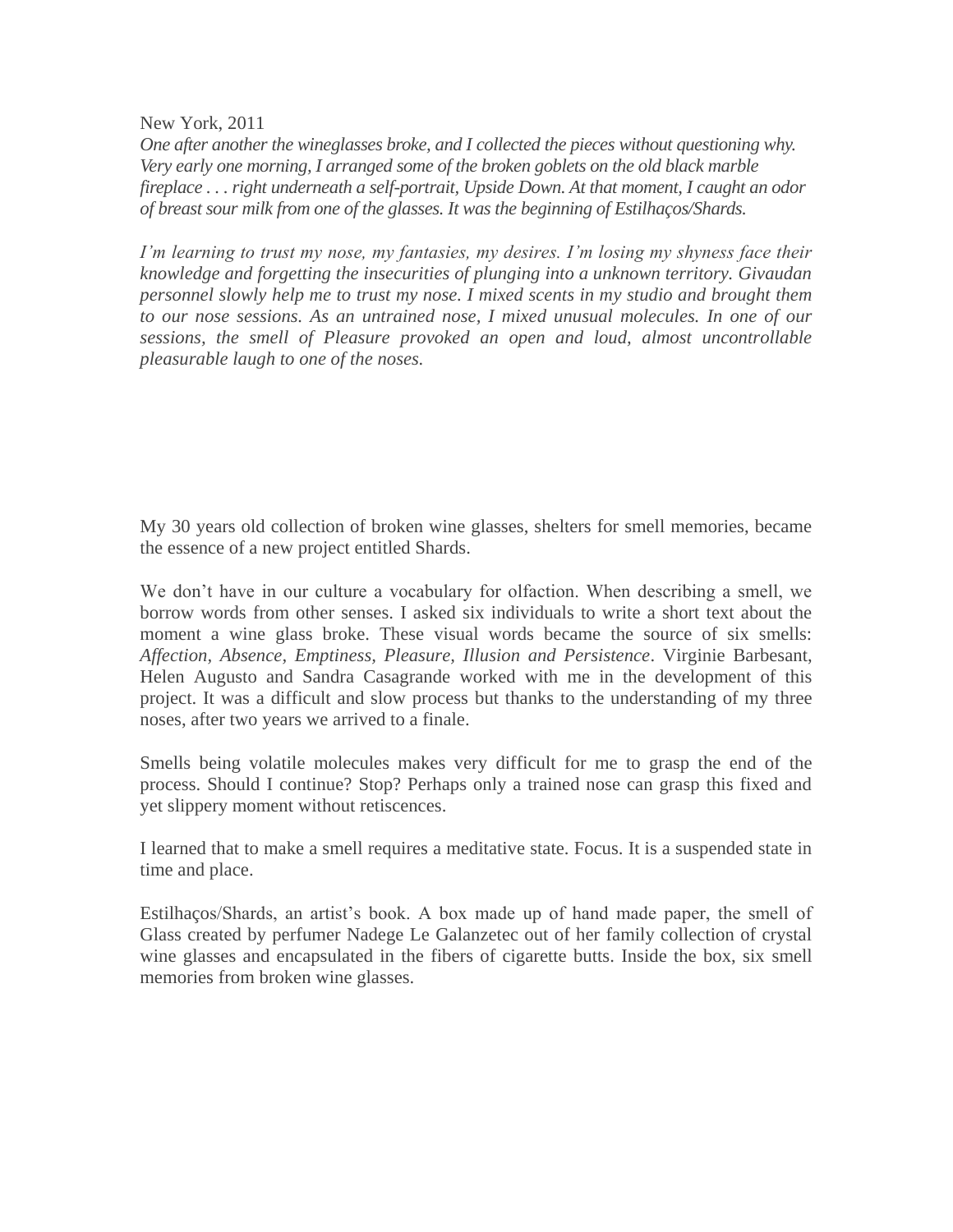Rio de Janeiro, June 2013 *From Shards to the collective street protests...*

The construction of Resilience started with the 2013 manifestations in Rio de Janeiro, mostly in Leblon where I was able to participate and in the following day retrieve a broken glass door from a bank. Its shards transported me to media images of Syria, the United States, Brazil and other areas of the world.

São Paulo, 2017

*What could /be the smell of broken glass if glass has no scent? The top notes exhale gunpowder and pink pepper. They sting the nostrils. In the body they note a sensation of coarseness brought by dust. It tickles the throat – smells of white carnation and ylang ylang –smells of burning candles (Putrescine C4 H12 N2 and Cadaverine C5 H 14 N2Z), decomposition threatening odor. Could the tear gas provoke blindness? The smell of sweat and blood mix themselves with the heat of the fire that blows the glass. From deep down, in the base notes, a fragrance emanates – the smell of the Queen of the Night. Could it be a synonym of an affectionate future?*

Diante do inconformismo político presente em mim e no mundo, dos confrontos entre manifestantes e autoridades, do descaso, o cheiro do vidro se desmembrou no embate físico das manifestações político-ideológicas. Foram desenvolvidos *Poeira*, *Anoxia*, *Lacrimae*, *Pimenta*, *Barricada* e *Dama da Noite*.

De forma inédita, foram apresentados no Museu de Arte Contemporânea da Universidade de São Paulo na exposição Diário de Cheiros: Teto de Vidro, convidando a todos a criarem mentalmente seu próprio cheiro de Resiliência. A *Dama da Noite* pode ser uma dica de como se alcança esse estado de espírito, de como se levanta após a queda do teto.

The public, through curiosity and olfactory memory creates its own Resilience, because each one of us constructs it in our individuality. Ananse encapsulated the six smells in colorful crayons, to give the public the opportunity of create their own smell of resilience phisically.